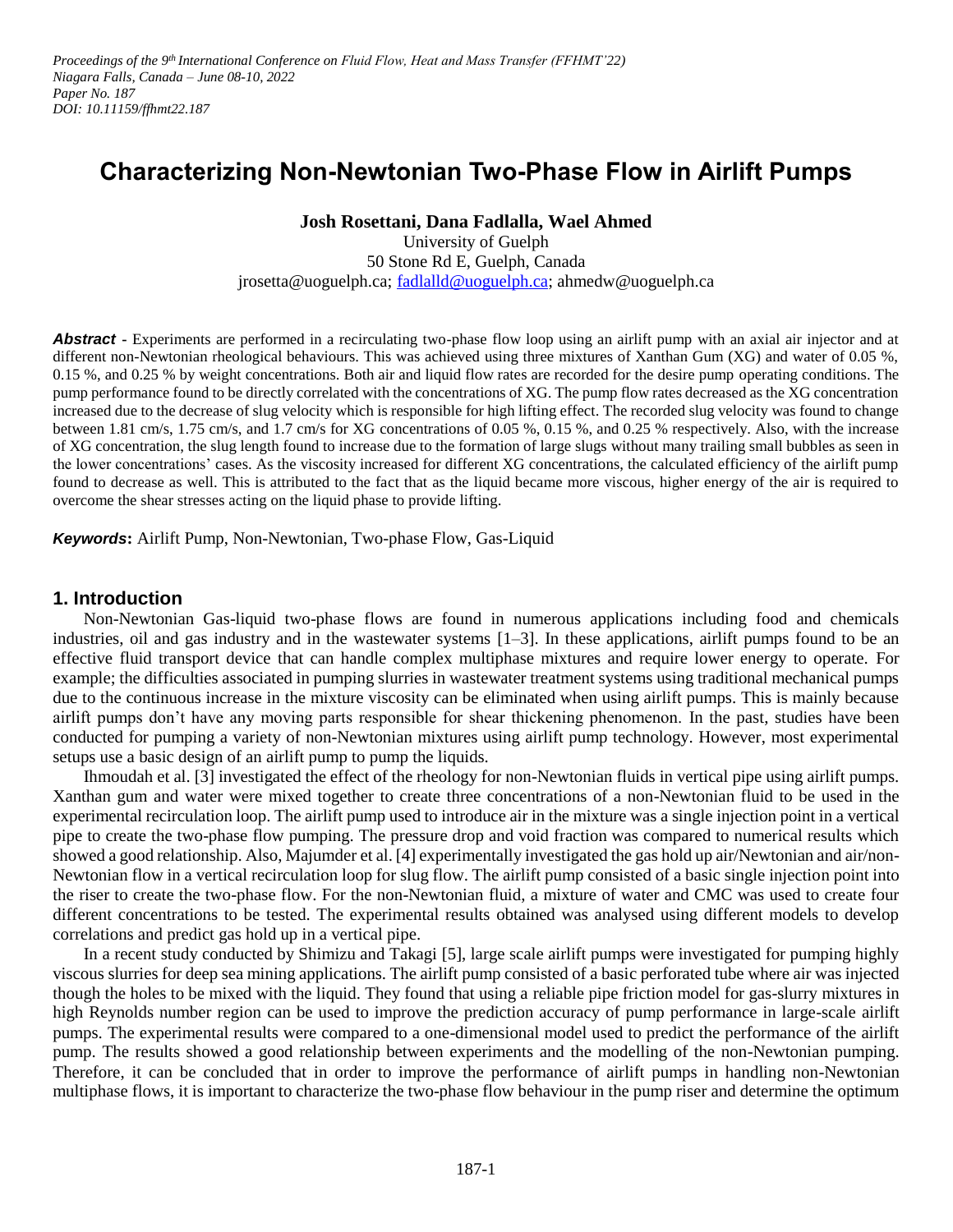pump operating conditions [6]. Therefore, in this study the effect of two-phase flow characteristics such as the slug velocity, efficiency, liquid flow rates will be investigated on a vertical injector airlift pump.

## **2. Experimental Setup**

Three concentrations were mixed by blending xanthan gum into 1-L of water to achieve the following concentrations 0.05, 0.15, and 0.25 wt%. Each solution was tested using a viscometer to evaluate whether the non-Newtonian fluid experienced shear-thinning or shear-thickening behaviour. The viscosity was measured at a set spindle speed which creates a shearing force by rotating the spindle within the fluid. It was observed, the measured viscosity decreased as the speed increased for all concentrations evaluated due to the non-Newtonian shear-thinning behaviour. It is also noted that the increase in concentration of XG in the mixture increases the overall viscosity of the fluid.



Figure 1: Schematic of the experimental setup

The schematic of the experimental setup with the airlift pump is shown in Figure 1. Liquid from a reservoir tank was pumped into a secondary supply tank (1) to maintain a constant liquid head so that the submergence ratio of the airlift pump system can be determined. The submergence ratio is calculated by dividing the static head,  $H_s$ , by the total length, L, of the pipe. For the set of air-liquid experiments the submergence ratio was set to a ratio of 70 %. The gaslift pump (2) was used to introduce the air into the liquid to create a two-phase mixture for pumping the liquid up the riser in (3). The air flow rate was controlled through mass flow controllers (MFC) for a range of 6 litres per minute (LPM) considered the minimum air flow for pumping liquid to 40 LPM as the maximum air flow. Omega mass flow controllers were used to measure the air flow with  $\pm 1.2\%$  reading uncertainty. At the top of the setup was a collection tank that redirected the liquid to a measuring tank which had one litre increments to measure the volume of collected liquid. A human operated stopwatch was used to time the flow of water collected in the measurement tank, enabling the volumetric liquid flow rate (LPM) to be calculated with an accuracy of  $\pm$  5%. Pump performance curves were determined for each pump by varying air injection rate and recording the water flow rate. In addition, high speed imaging was utilized to analyse the two-phase flow patterns and slug velocity downstream of the airlift injector.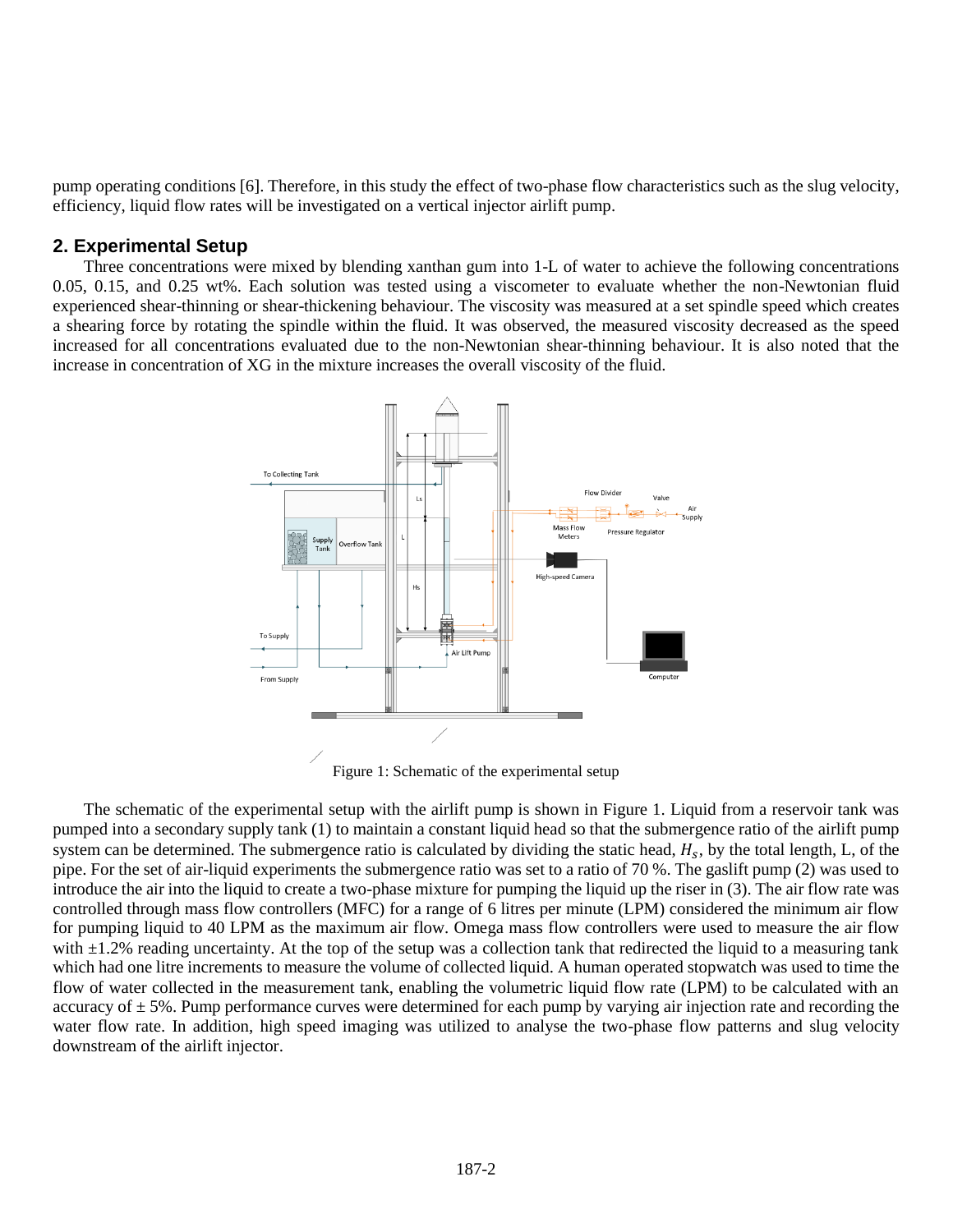#### **3. Results and Discussion**

The air injection rate was varied between 6 LPM – 40 LPM while the liquid flow rate was recorded in order to characterize the performance of the gas-lift pump. The efficiency of the airlift pump at each gas injection rate was conducted to determine the most efficient point to pump the non-Newtonian mixture. Furthermore, high speed images were captured at a flow gas injection rate of 21 LPM to understand the flow pattern occurring and the slug velocity for each concentration. As shown in Figure 2, the performance curves for the pump at the three concentrations are presented. It is clear from the figure that as the concentration increases the liquid flow rate decreases which is due to the increase of viscosity and makes the liquid more difficult to pump.



Figure 2: Performance curve of airlift pump

The efficiency of gas-lift pumps can be determined by defining the work done to move the liquid to the top of the pipe divided by the isentropic expansion work done by the gas. This efficiency equation was developed by Nicklin [7] and is as follows:

$$
\eta = \frac{\rho g Q_l (L - H_s)}{P_a Q_g \ln\left(\frac{P_1}{P_a}\right)}\tag{1}
$$

Using equation (1) the efficiency of each gas injection point was calculated and plotted in Figure 3. It is displayed that the decrease of efficiency occurred when the concentration for the non-Newtonian mixture increased. As the viscosity increases the concentration increases and the pumpability of the liquid decreases and so requires more work to pump the liquid.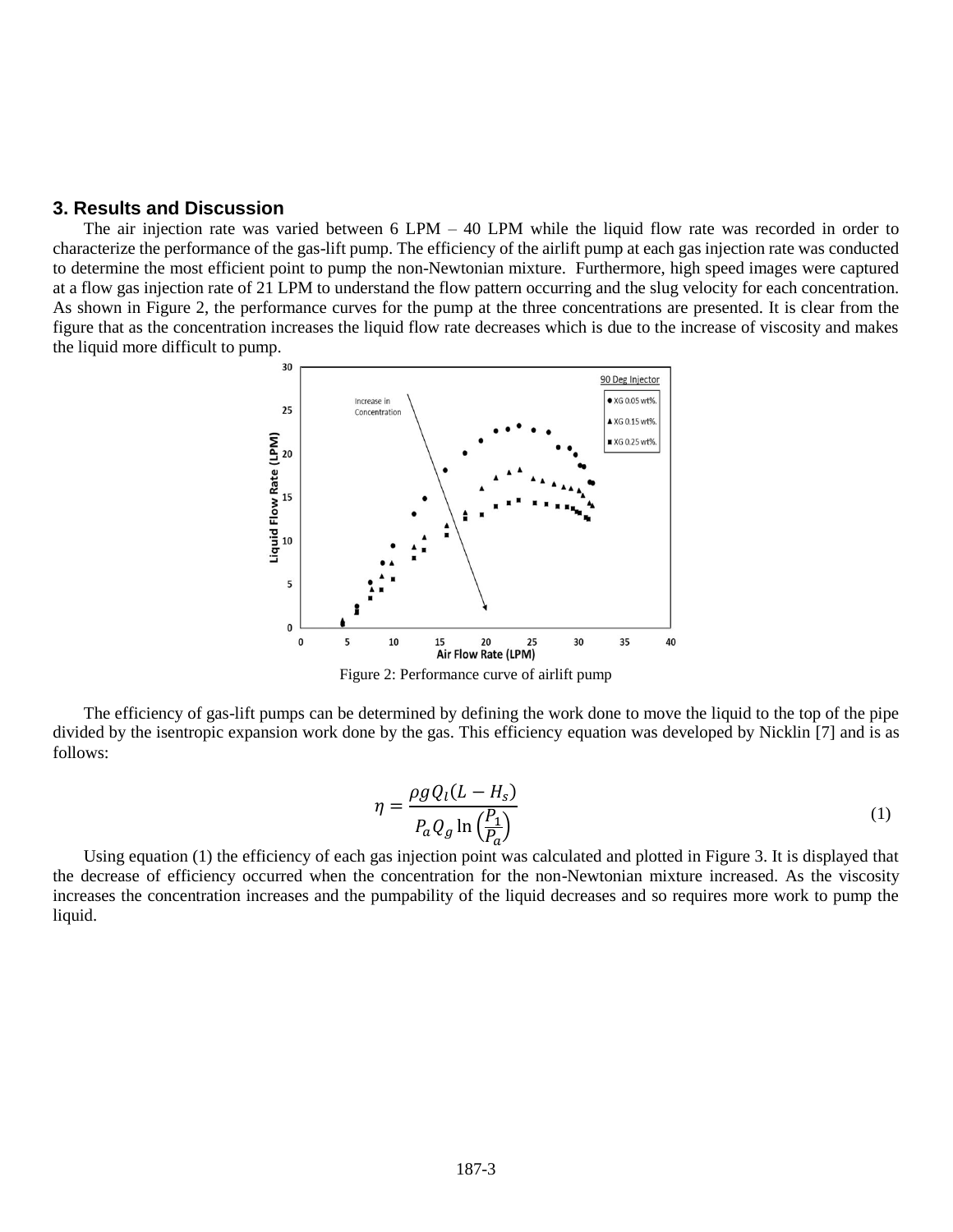

Figure 3: Efficiency curve of airlift pump

High speed images were captured at location  $z/D = 35$  for a gas injection rate of 21 LPM for the three concentrations experimentally evaluated. Figure 4 displays that the flow pattern occurring was slug flow and displays the time sequence photos of the slug travelling in a 0.1 s time frame. It can be observed that for the lower concentration the distance travelled by the slug was greater than the two higher concentrations in the same amount of time. For the 0.05 %, 0.15 %, and 0.25 % weight concentration the corresponding velocities was 1.81 cm/s, 1.75 cm/s, and 1.7 cm/s respectively. This corresponds to the performance curves previously discussed, as the lower the concentration the higher pumping volumes were due to the increase in slug velocity.



## **4. Conclusion**

This paper investigated the performance of airlift pump handling non-Newtonian fluids. It was found at higher concentrations of XG in water which is corresponding to higher viscosity values, resulted in different two-phase flow behaviour downstream of the pump injector. This includes the slug velocity, slug length and consequently affect the amount of liquid lifted. Higher concentrations of XG-water found to decrease the pump performance due to the decrease